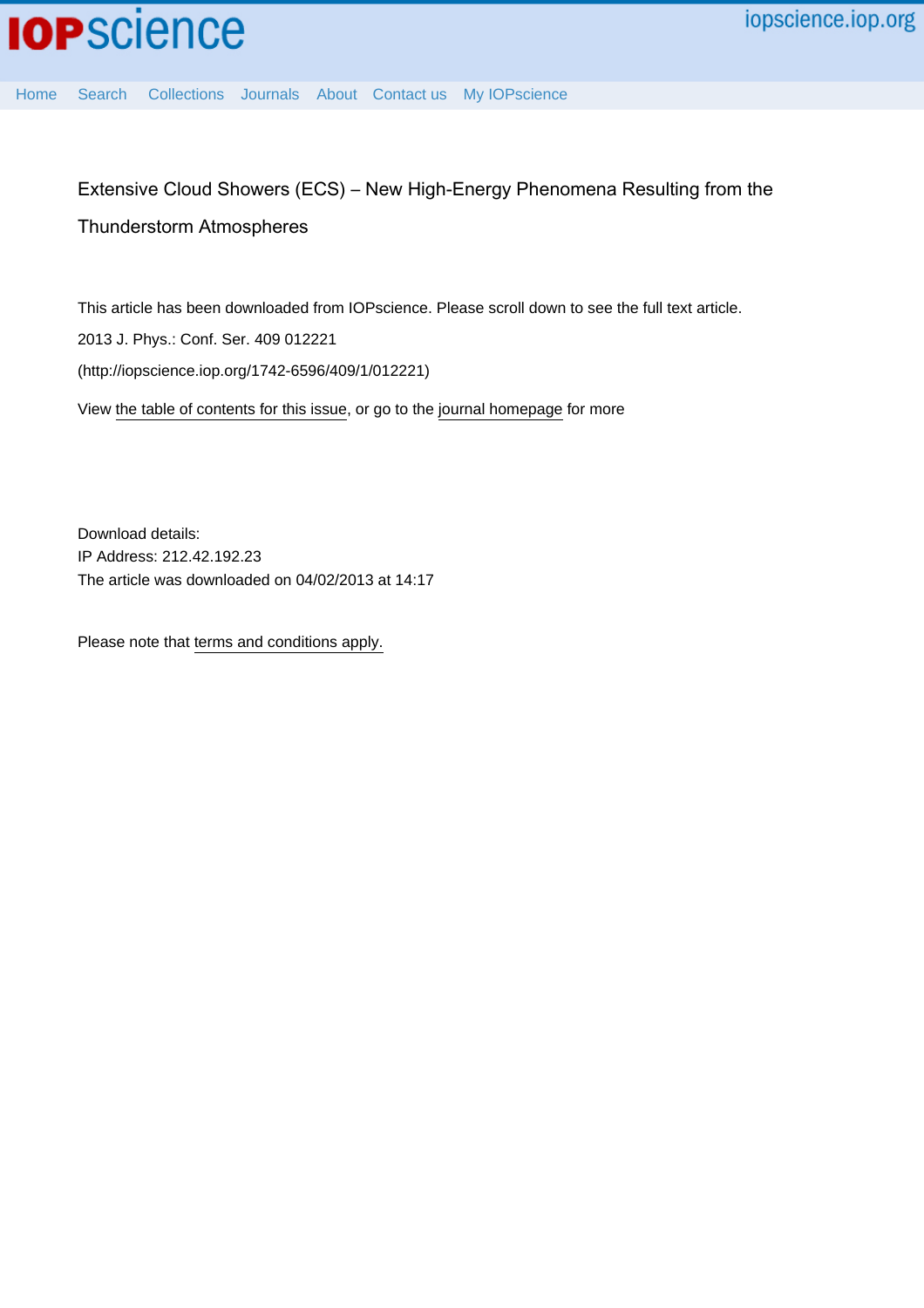## **Extensive Cloud Showers (ECS) – New High-Energy Phenomena Resulting from the Thunderstorm Atmospheres**

#### **A Chilingarian, G Hovsepyan**

Yerevan Physics Institute,Alikhanyan Brothers 2, Yerevan, Armenia

chilli@aragats.am

Abstract We report the phenomenon of the *Extensive Cloud Showers (ECS)* detected by the surface particle detectors at mountain altitudes in correlation with thunderstorms. Measured microsecond duration particle bursts are first direct evidence of the electron-photon avalanches in the thunderstorm atmospheres, reaching the mountain altitudes from low located thunderclouds. In the report we present analysis of these rare events including spatial distribution, density spectra and particle energy.

#### **1. Classification of the ECS and EAS events**

Registration of the Extensive air showers (EAS) is standard technique for research of high energy Cosmic Rays (CR) accelerated in Galaxy and Universe. High-energy proton or nuclei interact in the atmosphere and born copious elementary particles comprising the electron-hadron cascade. Arrays of particle detectors (plastic or liquid scintillators, Cherenkov water tanks, etc) covering large area on earth surface detect cascade particles. Special experimental techniques are developed to recover total number of EAS particles (so-called shower size), the energy and type of primary particle [1]. The density distribution of shower particles characterized by a bell-like shape with density of particles reaching up to tens thousands per  $m<sup>2</sup>$  near the axes of shower.

The electron-photon cascades developing in the thunderstorm atmosphere in presence of strong electrical fields (Relativistic Runaway Electron Avalanches – RREA, previously referred as Runaway Breakdown – RB, [2,3]) cannot provide large densities on the ground and we can expect that these type of cascades (Extensive Cloud Showers (ECSs), will cover ground beneath the cloud more or less uniformly, like rain. At 19 September 2009 the shower trigger of the MAKET array for the first time registered new type of particle showers initiated in the thunderstorm above [4]. Further analysis [5] proves that thundercloud was very low above the detector  $(\sim 50 \text{ m})$  and electrons from the RREA process reach the detector location. The estimate of cloud height for the second Thunderstorm Ground Enhancement (TGE), detected on 4 October 2010 was 150 meters; therefore very few showers reach the detector. Based on the expected systematic difference of the EAS and ECS event densities we perform a 2-way classification of showers detected at 19 September and 4 October. We compare 10 minute sample of events detected during TGE with the 10-minute sample of the pure background – EAS events measured at quiet weather. Having 2 samples, one containing the pure background and the other - signal contaminated by background we can pose the problem of the signal "purification"; i.e. select the decision boundary in the measured parameters space and perform cuts on the joint sample containing signal and background. The boundary in the space of measured characteristics (decision rule) should be optimized in a way to keep as much as possible of the signal events and suppress as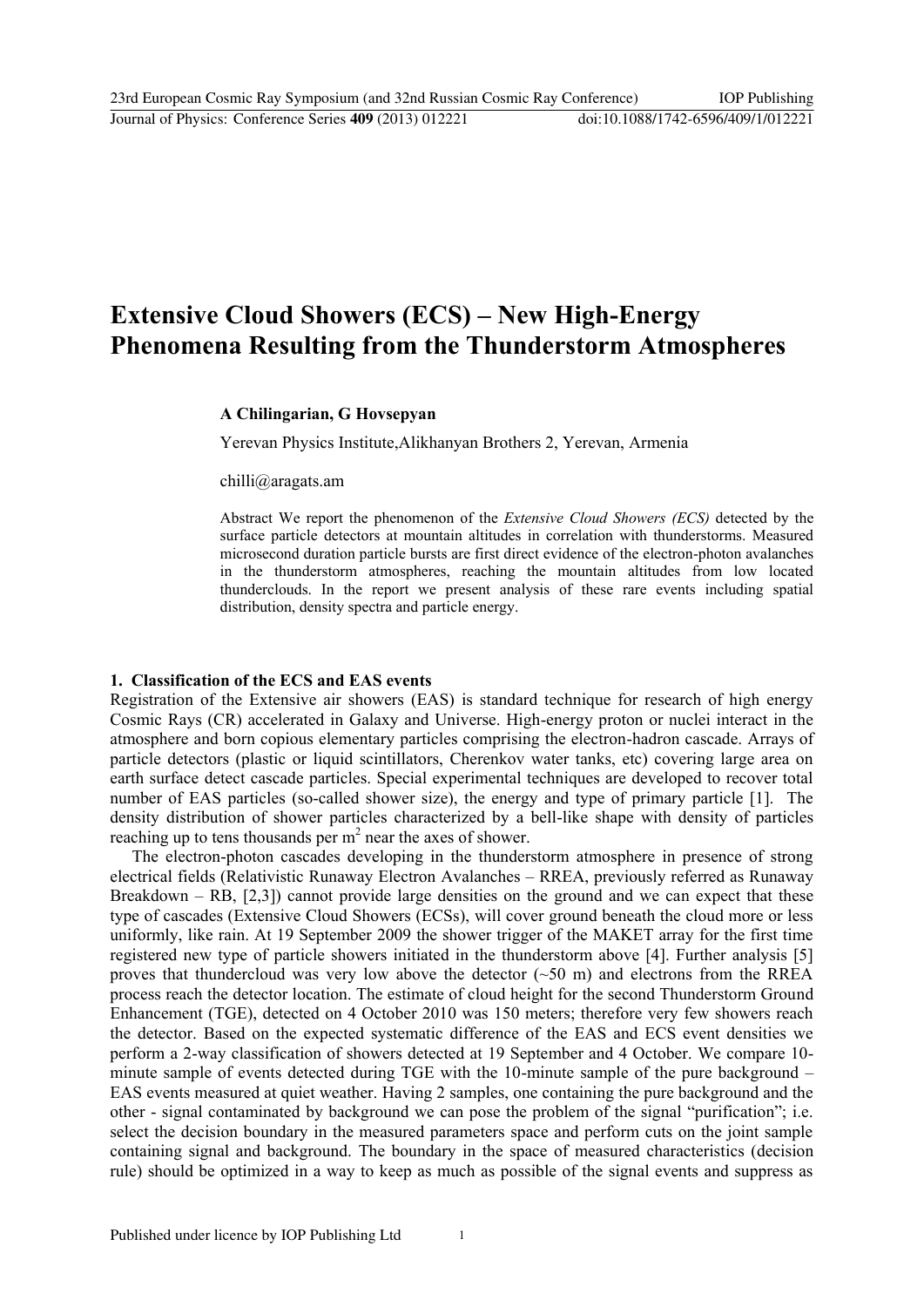| 23rd European Cosmic Ray Symposium (and 32nd Russian Cosmic Ray Conference) | <b>IOP</b> Publishing              |
|-----------------------------------------------------------------------------|------------------------------------|
| Journal of Physics: Conference Series 409 (2013) 012221                     | doi:10.1088/1742-6596/409/1/012221 |

much as possible background events. Obviously, we cannot keep 100% of the signal and reject all background events, because of the overlapping signal/background distributions; therefore, we have to select a compromise. Almost all of the additional MAKET triggers have mean density not exceeding 7-8 particles/ $m^2$  [6] and we can restrict ourselves by the one-dimensional classification scheme, using only mean density of event. However, as we can see in the Figure 1 to the right from the decision line there is a population of events with rather large maximal density. We treat these events as background small EAS events with their shower axes fallen in the array. To additionally suppress such events we add the second discriminator – the maximal density within an event. Thus, the mean and maximal densities of MAKET scintillators detected the shower were used for classification. The selection procedure is visualized in the Figure 1 and 2. The showers with parameters in the region to the left from the linear decision boundary are classified as ESC events and the events to the right – as EAS events.



Figure 1 Scatter plot of the registered at quite weather MAKET triggers (pure EAS events).

Classification criteria suppress  $\sim$  50% of the pure EAS events (121 from 245, see Figure 1) on the price of loosing ~ 25% of the joint EAS and ECS events (148 from 613, Figure 2). Therefore, in the selected sample of 465 "signal" ECS events we expect 121 background EAS events, therefore, the purity of the selected ESC sample is rather high  $\sim$ 75%. The 25% of contamination could not be further reduced due to large EASes with axes far from the MAKET array, which are alike ECS events. The long tails of EAS generate events with low mean and maximal densities and could not be distinguished from ECSs.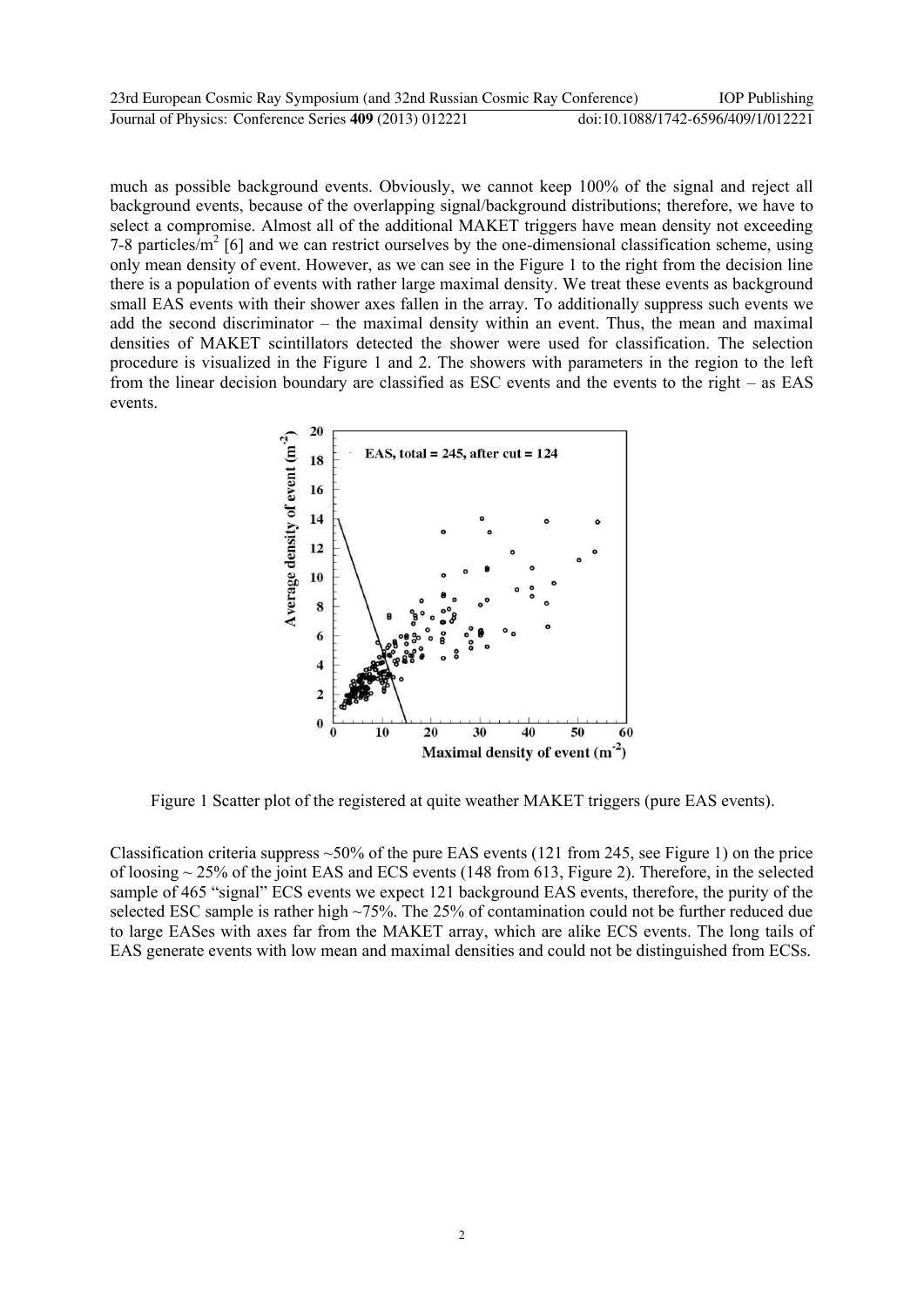

Figure 2 Two-way classification of the showers detected at 19 September, 2009 and 4 October 2010 during thunderstorms.



Figure 3 Integral density distribution of the events from the joint ESC+EAS, statistically reconstructed ESC and pure EAS classes.

Further evidence of the difference of two classes of the events is apparent from the Figure 3. As we can see in the Figure 3 the density distribution (ρ) of EAS events follows a power law as many other distributions generically connected with population of the galactic cosmic rays falling on the atmosphere. In contrast, the density distribution of the ESC events follows an exponential curve, as expected from an avalanche process. The average value of the mean density of EAS and ECS samples are  $\sim$ 6 and 2.5 particles/ $m^2$  correspondingly. The density spectra of the joint ECS+EAS sample and